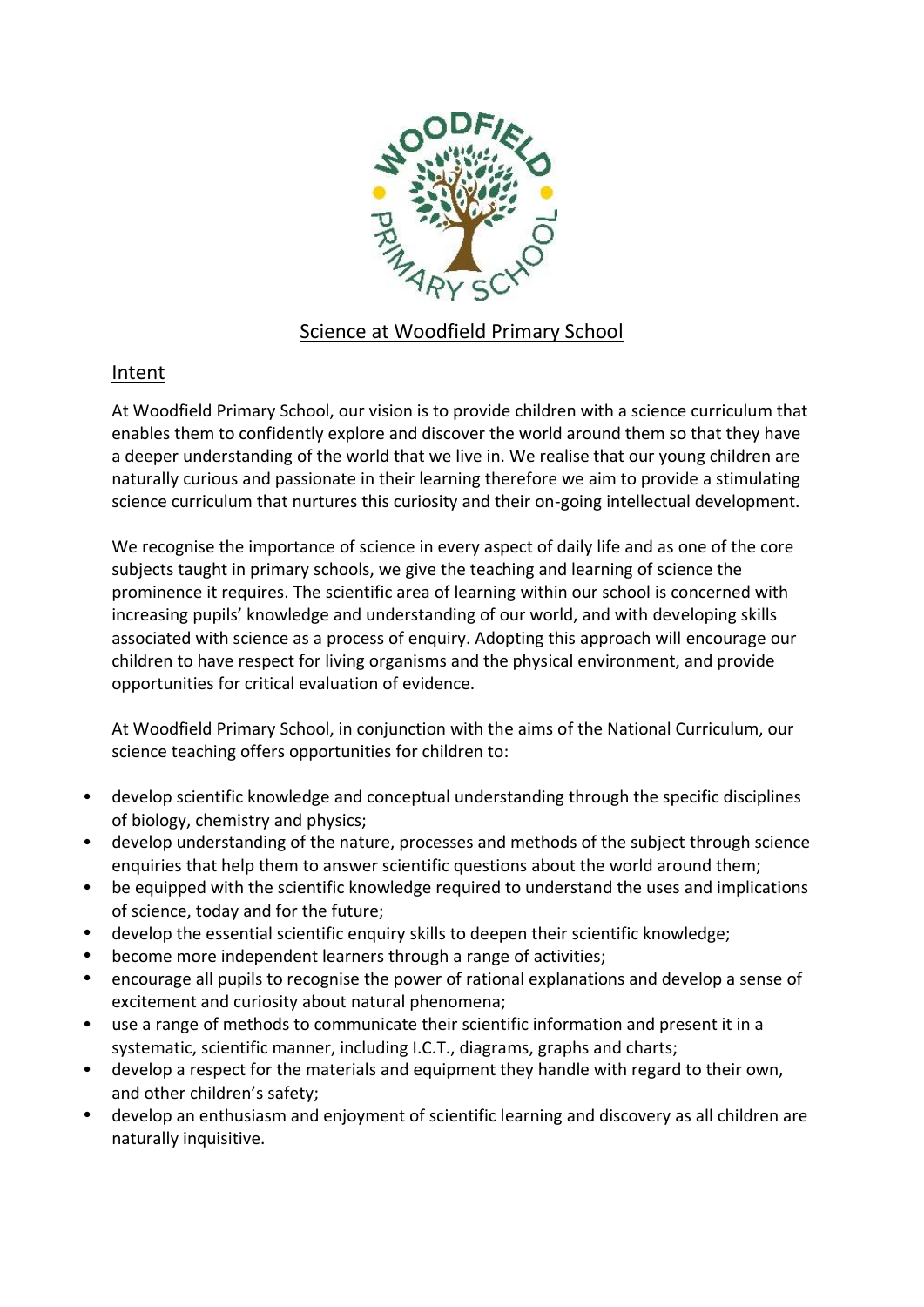The National Curriculum will provide a structure and skill development for the science curriculum being taught throughout the school, which is now linked, where possible to the theme topics to provide a creative scheme of work reflecting a balanced programme of study.

We endeavour to ensure that the science curriculum we provide will help children to see the value of the subject and its role in everyday life, and give them confidence and motivation to continue to further develop their skills into the next stage of their education, life experiences and career selections. We understand that knowledge is power and by understanding things, children can grow into adults and contribute to the society in which they live.

## Implementation

At Woodfield Primary, we organise our curriculum in way that we feel best fits our children. The science curriculum is planned using the units and objectives directed for each year group in the National Curriculum, but consideration is given to when it is most appropriate to focus upon certain units. For example, in year 1 Seasons is revisited at various times of the year so that the children can make observations of plants, weather and wildlife during the different seasons; in other year groups, Plants and Living Things and their Habitats occur at certain times of the year to enable children to use the surrounding area to experience and observe what they may be learning first hand.

As units are revisited in different year groups, our knowledge organisers make teachers aware of any prior learning that may have occurred and how this unit will continue to build upon this further. This is shared at various times within the unit with the children so that they are aware of how what they are currently learning links to what they have studied before and where appropriate, what they may go on to study in their current academic year and beyond. In most science sessions, opportunities are provided for children to recall their previous learning by completing low stakes assessment in the form of a 'Quick Quiz'. This may refer to the work that children have completed previously in the unit that they are currently working upon or in their learning in previous year groups.

Where possible, we aim to engage the children and heighten their interest levels in a variety of ways including:

- Starting with an experiment that can generate questions and plan further investigations
- Demonstrate how scientific phenomena can occur when different things are mixed together e.g. sculpting sand and insta-snow mixed with water
- Use of photos to generate questions
- Presentation of mysterious and unknown equipment and objects
- Links to current news stories e.g. Covid and personal hygiene, the landing on Mars when looking at Earth and Space.